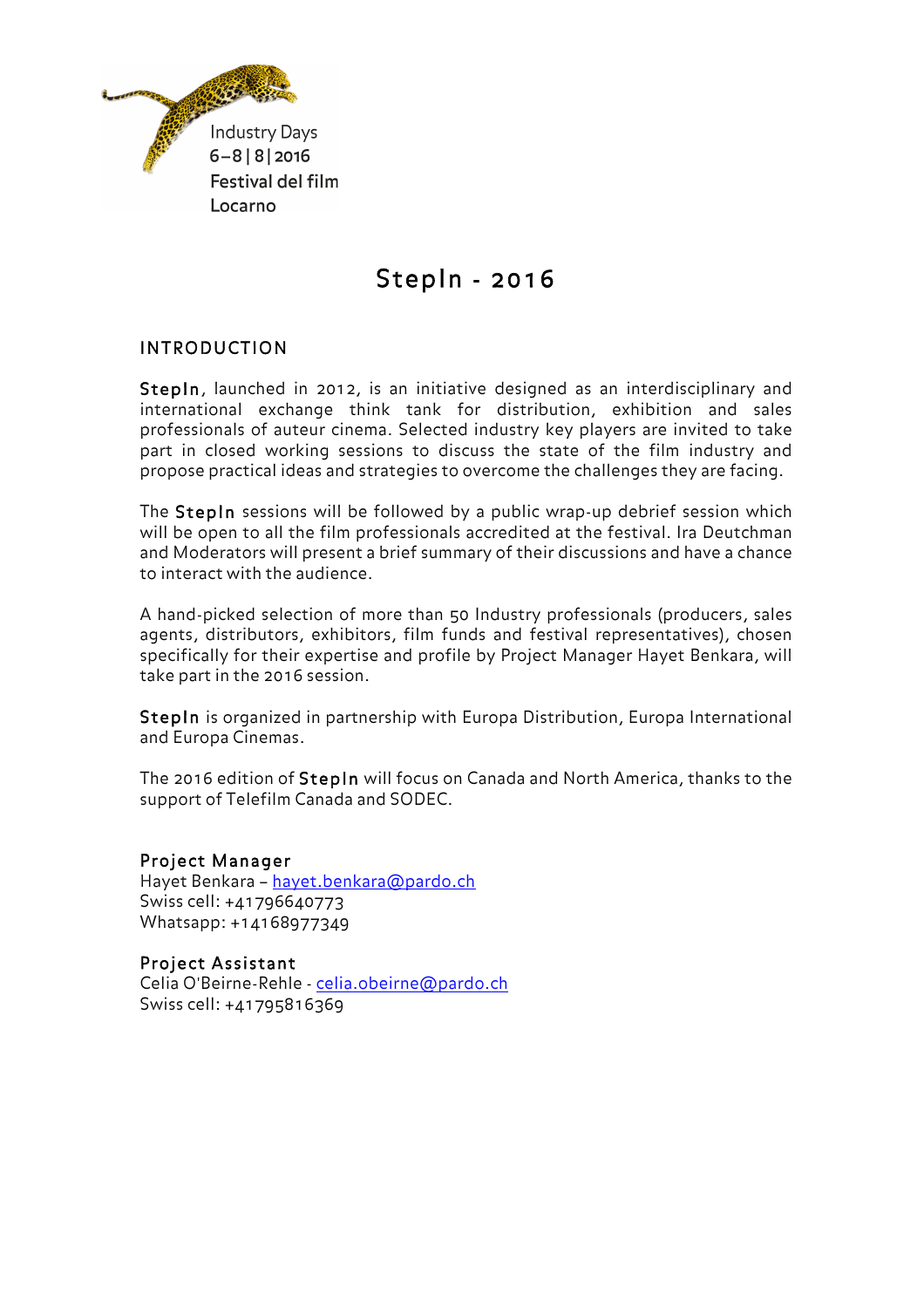## GENERAL SCHEDULE

### Friday, August 5th - from 12:30 to 6:00pm

- 12:30PM Lunch at Belvedere Hotel
- 2:30PM Welcoming notes by Nadia Dresti, Delegate of the Artistic Director and Head of International and Hayet Benkara, Project Manager StepIn
- Introductory Panel moderated by Ira Deutchman
- 3:30PM Coffee break
- 4:00pm Workshop Tables
- 6:00pm End of workshops

#### Sunday, August  $7^{th}$  - from 10:00am to 11:30am

**-** Wrap up Session: Ira Deutchman will present the Topics which have been discussed on the Friday with the moderators and will share some of his observations. The wrap-up session is Open to all film professionals accredited at the Festival. First arrived, first serve basis.

\*All events will take place at Hotel Belvedere, Locarno - Via ai Monti 44

## PROGRAMME

## PART I - Introductory Panel from 2:30 to 3:30pm

#### Guest speakers

- **-** Carolle Brabant Executive Director , Telefilm Canada
- **-** Hussain Amarshi CEO, Mongrel Media, Distribution and International Sales
- **-** Cameron Bailey Artistic Director, Toronto International Film Festival

Carolle Brabant, Executive Director, Telefilm Canada will focus on Driving Innovation & Creating New Pathways for Emerging Film Producers What are the key success factors in the new digital environment?

Carolle will explain how investing in emerging talent is proving to be a rewarding experience for the Canadian industry and is drawing learning from a new marketing vision in terms of content, resources, distribution channels and timing, while stressing the importance of incorporating new performance metrics.

Then, Ira Deutchman (independent producer and professor at Columbia University) will make a quick introduction of the panel by laying out the various trends he is seeing in the world marketplace. After they introduce themselves, the panelists will talk about how all these trends and changes are affecting their particular area, from the festival perspective, the exhibition perspective, the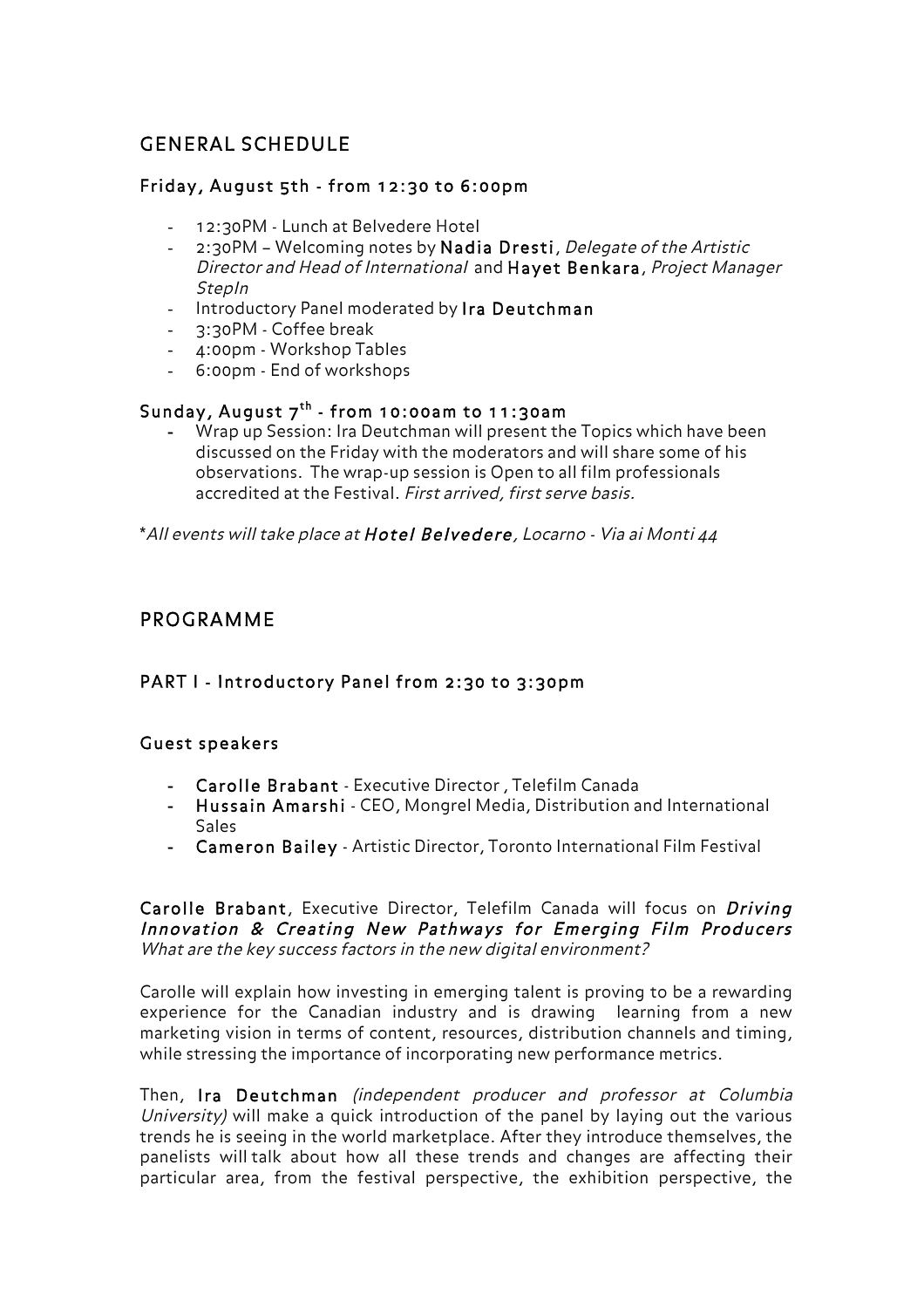distribution and marketing perspective and the foreign sales perspective. They will then explore the implications on audience habits, generational differences, aesthetic changes, marketing challenges, the decline of theatrical, the new sources of financing and what it all means in terms of sustainability of culture and of filmmakers

## PART II - Workshops

There will 5 Thematic Tables with a Moderator and a Reporter at each table.

#### Moderators

- **-** Jon Barrenechea (Picturehouse Cinemas, UK)
- **-** Quentin Carbonell (MUBI, USA/UK)
- **-** Brian Newman (Sub-Genre, USA)
- **-** Susan Wendt (TrustNordisk, Denmark)
- **-** Jan Naszewski (New Europe Film Sales, Poland)

#### Reporters

- **-** Xavier Henry-Rashid ( Film Republic UK)
- **-** Alaa Karkouti ( MAD Solutions/Arab Cinema Center Egypt)
- **-** Mathias Noschis (Alphapanda UK/Germany)
- **-** Anke Beining (Utofilm Switzerland)
- **-** Mads Mikkelsen ( CPH-DOX DK)

#### THEME 1 : Canada: Adapt and innovate to foster a viable film industry.

#### Moderator: Susan Wendt (TrustNordisk, DK) Reporter: Mads Mikkelsen (CPH-DOX, DK)

In the past few years Telefilm Canada, the main Canadian film funding agency and Sodec, the funding agency of the province of Quebec took a hard look at the Canadian film industry and invested in research to assess the viability of their screen industry. Consequently Telefilm launched a few initiatives such as the Micro-budget Program which aims to stimulate the use of new digital platforms by emerging filmmakers.; See The North for the visibility of Canadian films in the US and the *Marketing Program* just to name a few. These institutions are also engaged in strategic partnerships with Unifrance and Eurimages. Did that fix all the problems? Unfortunately it did not. The Canadian auteur film industry which in its structure is very similar to the European countries is also facing challenges with theatrical distribution, visibility of their films and audience engagement. How does Canada compare to other countries? Is the proximity to the US a blessing or a curse?

#### THEME 2 : Theatres will never die!

Moderator: Jon Barrenechea (Picturehouse Cinemas, UK) Reporter: Alaa Karkouti (MAD Solutions/Arab Cinema Center, Egypt)

In the past few years, Independent Theatres have had to adapt to the challenges of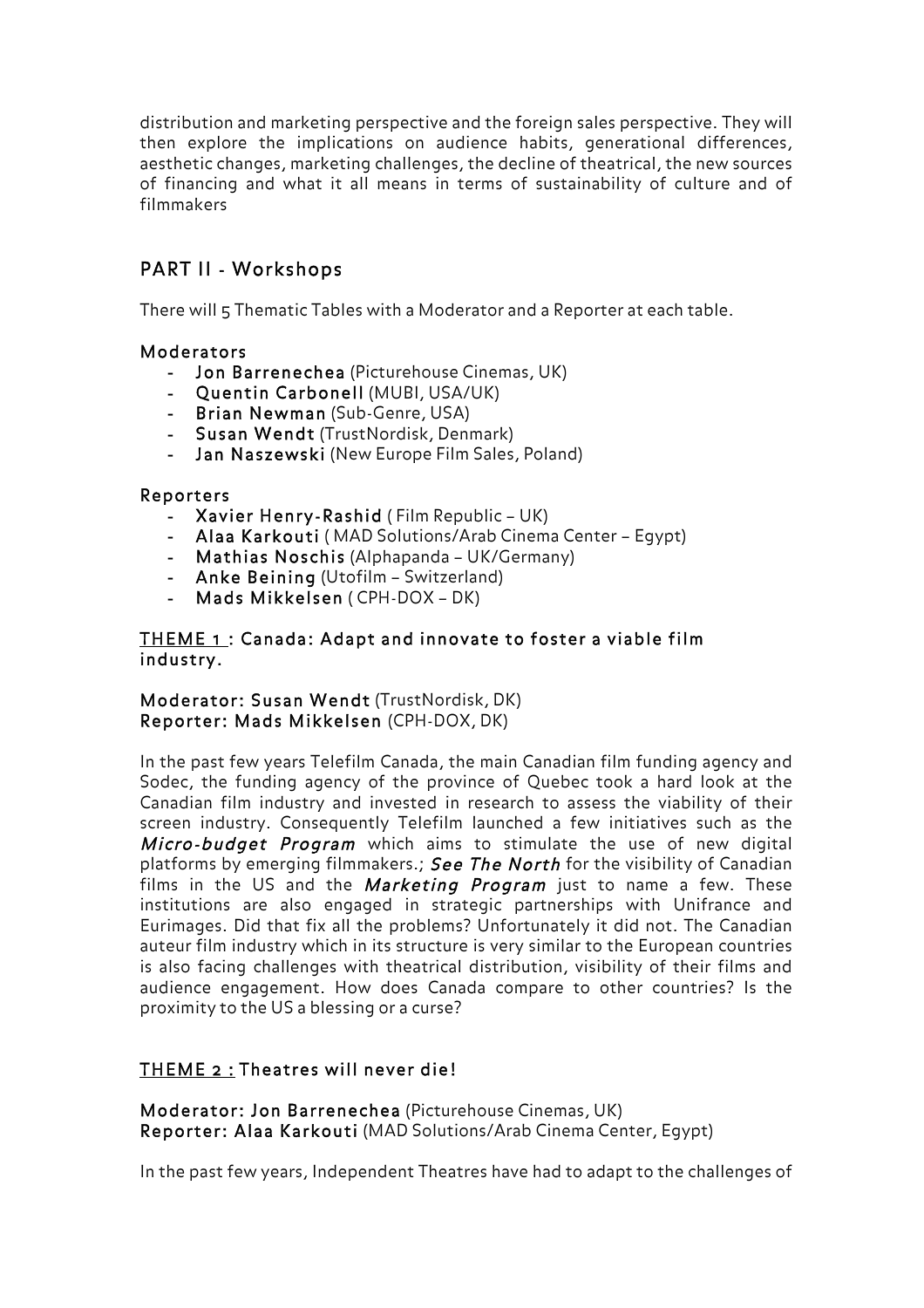the market place and reinvent themselves. Exhibitors have been pushed to be more creative and look at alternative and sustainable business models. The discussion will look at some initiatives launched in Canada, in the US and in Europe. Guests will also focus on windowing, day/date and the controversy around The Screening Room.

### THEME 3: Independent Cinema: transparency please!

#### Moderator: Brian Newman (Sub-Genre, USA) Reporter: Xavier Henry-Rashid (Film Republic, UK)

The need for transparency and stronger ethics in the film business has become a worldwide discussion. Almost every distributor, sales agent and industry person realizes we need more transparency in the business. While we all know box office, very few people know what's really being made on iTunes, Netflix etc. When distributors get reports, they only know their films, and not how they compare with other titles. Film festivals and theaters are starting to talk about having more transparency around attendance reporting. Filmmakers, distributors, sales agents, donors and investors alike would benefit from greater data access and transparency. On the other hand, there are significant concerns about data access – privacy, business models, and not least, the fact that the success of independent films has never been defined by revenue alone; artistic concerns, risk-taking, impact and career-building are of equal, or often greater, importance. Access to data is critical for the health of the independent film field.

#### THEME 4: How does Social Media measure the success of a film and consolidate deals?

Moderator: Jan Naszewski (New Europe Film Sales, Poland) Reporter: Mathias Noschis (Alphapanda – UK/Germany)

Social Media long considered just as a tool to measure the audience engagement, has now gained maturity and become one of the most important tool to measure the success of a film and consequently have impact on some distribution strategies and potential deal making. Contrary to North American companies, many European professionals are not really investing in their Social Media strategies and integrating it as a tool in their release strategies. Guests will share their practices and experiences and look at how some films have maybe surprisingly benefitted from social media traction and had a successful life cycle, allowing unexpected deal makings.

## THEME 5: How can Auteur Cinema live in the future of on demand?

#### Moderator: Quentin Carbonell (MUBI, UK) Reporter: Anke Beining (Utofilm, Switzerland)

On-demand is the most disruptive effect the film industry has ever known. With the shifting of content consumption and consumer habits, online access and exposition for auteur cinema is still problematic. There is undeniable convergence between Telecom companies and media who are stepping up to buy or fund